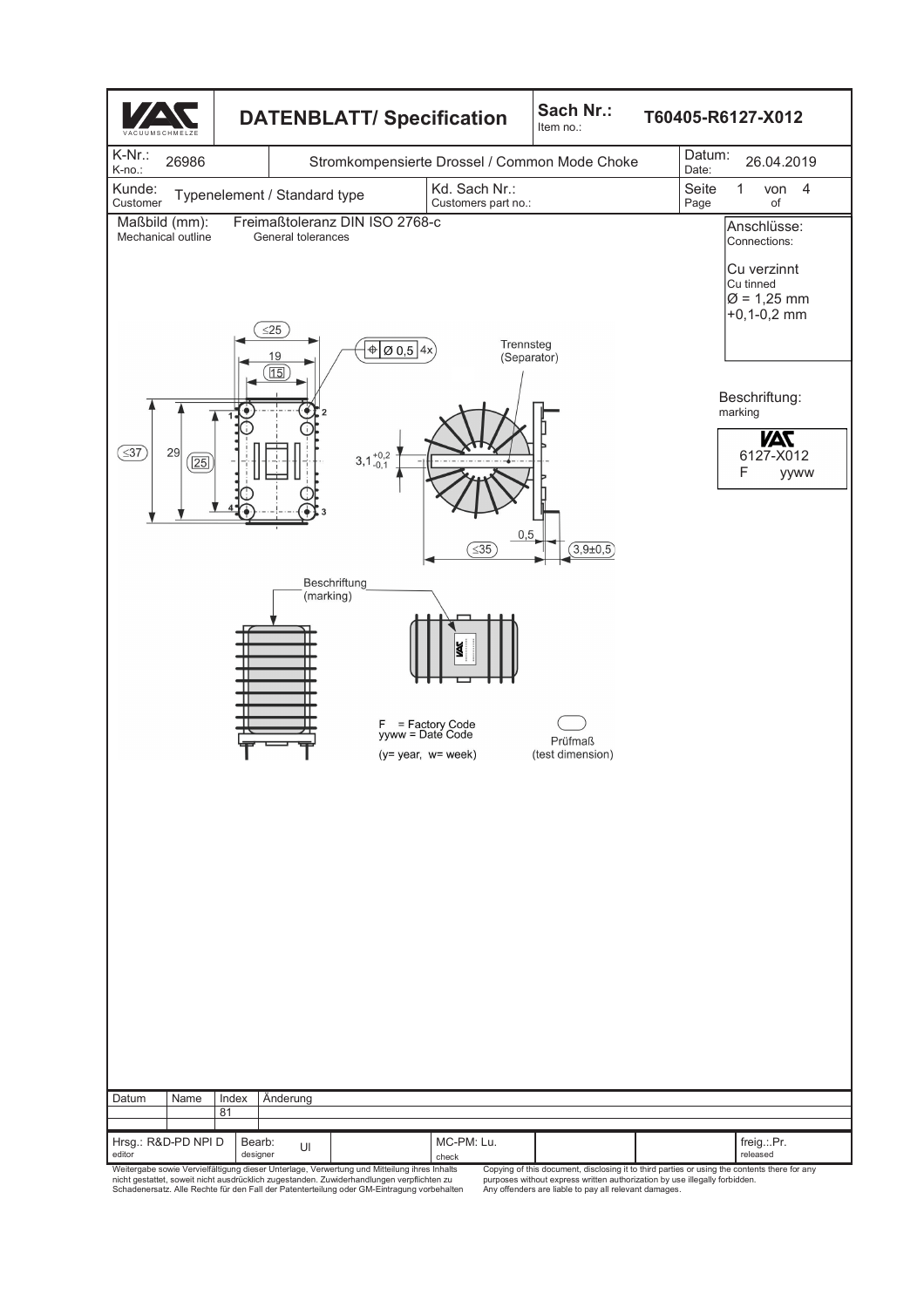| Sach Nr.:<br><b>DATENBLATT/ Specification</b><br>Item no.:                                                                                          |                              |       |                                                                                                                                                                                          |                          |                                            |           |                                                                                              |                        | T60405-R6127-X012                                                                    |   |                         |            |
|-----------------------------------------------------------------------------------------------------------------------------------------------------|------------------------------|-------|------------------------------------------------------------------------------------------------------------------------------------------------------------------------------------------|--------------------------|--------------------------------------------|-----------|----------------------------------------------------------------------------------------------|------------------------|--------------------------------------------------------------------------------------|---|-------------------------|------------|
| $K-Nr$ .:<br>26986<br>K-no.:                                                                                                                        |                              |       | Stromkompensierte Drossel / Common Mode Choke                                                                                                                                            |                          |                                            |           |                                                                                              |                        | Datum:<br>Date:                                                                      |   |                         | 26.04.2019 |
| Kunde:<br>Customer                                                                                                                                  | Typenelement / Standard type |       |                                                                                                                                                                                          | Kd. Sach Nr.:            | Customers part no.:                        |           |                                                                                              |                        | Seite<br>Page                                                                        | 2 | of                      | von $4$    |
| Anschlußschema:<br>Schematic diagram                                                                                                                |                              |       | Betriebsdaten/Charakteristische Daten (Typische Werte):<br>Operational data/characteristic data (typical values):                                                                        |                          |                                            |           |                                                                                              |                        |                                                                                      |   |                         |            |
|                                                                                                                                                     |                              |       |                                                                                                                                                                                          |                          | $f = 10k$ Hz                               |           | $f=100k$ Hz                                                                                  | DC                     |                                                                                      |   |                         |            |
|                                                                                                                                                     | N <sub>2</sub>               |       |                                                                                                                                                                                          | [mH]<br>$ Z $ $ \Omega $ | 17.3<br>1130                               |           | 4.0<br>4180                                                                                  |                        |                                                                                      |   |                         |            |
| 4ο                                                                                                                                                  | 3                            |       |                                                                                                                                                                                          | Iunbal. [MA]             | 20                                         |           | 41                                                                                           | 18                     |                                                                                      |   |                         |            |
| ה 1                                                                                                                                                 | o <sub>2</sub>               |       | $L_s$ / $L_{leak}$ = 15 $\mu$ H $\pm$ 25% and f = 100 kHz (Eine Wicklung kurzgeschlossen                                                                                                 |                          |                                            |           |                                                                                              | / one winding shorted) |                                                                                      |   |                         |            |
| ü<br>$=$                                                                                                                                            | • N1<br>1:1                  |       | Bemessungsisolationsspannung / rated insulation voltage:<br>$U_{\text{is}} = 525$ V <sub>RMS</sub> (Funktionsisolation, Verschmutzungsgrad 1                                             |                          | /functional isolation, pollution degree 1) |           |                                                                                              |                        |                                                                                      |   |                         |            |
|                                                                                                                                                     |                              |       | $I_N$ = 2 × 10 A, R <sub>Cu</sub> = 11,4 m $\Omega$                                                                                                                                      |                          |                                            |           |                                                                                              |                        | $m \approx 40 g$                                                                     |   |                         |            |
|                                                                                                                                                     |                              |       | max. Betriebstemperatur / max. operation temperature:<br>Lagertemperatur / storage temperature:<br>Umgebungstemperatur / ambient temperature:                                            |                          |                                            |           |                                                                                              |                        | $T_{op}$ = 150 $^{\circ}$ C<br>$T_{st}$ = -40°C+85°C<br>$T_a = -40^{\circ}$ C +115°C |   |                         |            |
|                                                                                                                                                     |                              |       |                                                                                                                                                                                          |                          |                                            |           |                                                                                              |                        |                                                                                      |   |                         |            |
| Prüfung / Inspection: (V: 100%-Test; AQL: DIN ISO 2859-Teil1; SC = significant characteristic)<br>1) (V)                                            | M3014:                       |       | $U_{p,eff}$ = 1,85 kV, 1 s, N gegen/to N                                                                                                                                                 |                          |                                            |           |                                                                                              |                        |                                                                                      |   |                         |            |
| 2)(V)                                                                                                                                               | M3011/1:                     | $L_1$ | $= 4.0$ mH $-30\%$ / +50% f = 100 kHz,                                                                                                                                                   |                          |                                            |           |                                                                                              |                        | $U_{AC,eff}$ = 2,2 V (SC)                                                            |   |                         |            |
| 3)(V)                                                                                                                                               | M3011/6:                     |       | Polarität / Übersetzungsverhältnis: Toleranz ± 5% (±0Wdg.)<br>Polarity / Turns ratio:                                                                                                    |                          |                                            | Tolerance |                                                                                              |                        |                                                                                      |   |                         |            |
| 4) (AQL 1/S4)                                                                                                                                       | M3011/5:                     |       | $R_{Cu1}$ = 11,4 m $\Omega$ +20% -30%, $R_{Cu2}$ = 11,4 m $\Omega$ +20% -30%                                                                                                             |                          |                                            |           |                                                                                              |                        |                                                                                      |   |                         |            |
| 5)<br>(V)                                                                                                                                           | M3200:                       |       | Mechanische Prüfung / mechanical test<br>check of the test dimensions:<br>{ length $\leq$ 37 mm, width $\leq$ 25 mm },<br>height $\leq$ 35 mm, pin length: 3.9 ( $\pm$ 0.5) mm, pin grid |                          |                                            |           |                                                                                              |                        |                                                                                      |   |                         |            |
| 6) (Fix 05)                                                                                                                                         | M3290:                       |       | Lötbarkeitstest nach Abschnitt 1<br>solderability test acc. to chapter 1                                                                                                                 |                          |                                            |           |                                                                                              |                        |                                                                                      |   |                         |            |
| Messungen nach Temperaturangleich der Prüflinge an Raumtemperatur<br>Measurements after temperature balance of the test samples at room temperature |                              |       |                                                                                                                                                                                          |                          |                                            |           |                                                                                              |                        |                                                                                      |   |                         |            |
| Hrsg.: R&D-PD NPI D<br>editor                                                                                                                       | Bearb:<br>designer           | UI    |                                                                                                                                                                                          | MC-PM: Lu.<br>check      |                                            |           |                                                                                              |                        |                                                                                      |   | freig.:.Pr.<br>released |            |
| Weitergabe sowie Vervielfältigung dieser Unterlage, Verwertung und Mitteilung ihres Inhalts                                                         |                              |       |                                                                                                                                                                                          |                          |                                            |           | Copying of this document, disclosing it to third parties or using the contents there for any |                        |                                                                                      |   |                         |            |

Copying of this document, disclosing it to third parties or using the contents there for any<br>purposes without express written authorization by use illegally forbidden.<br>Any offenders are liable to pay all relevant damages.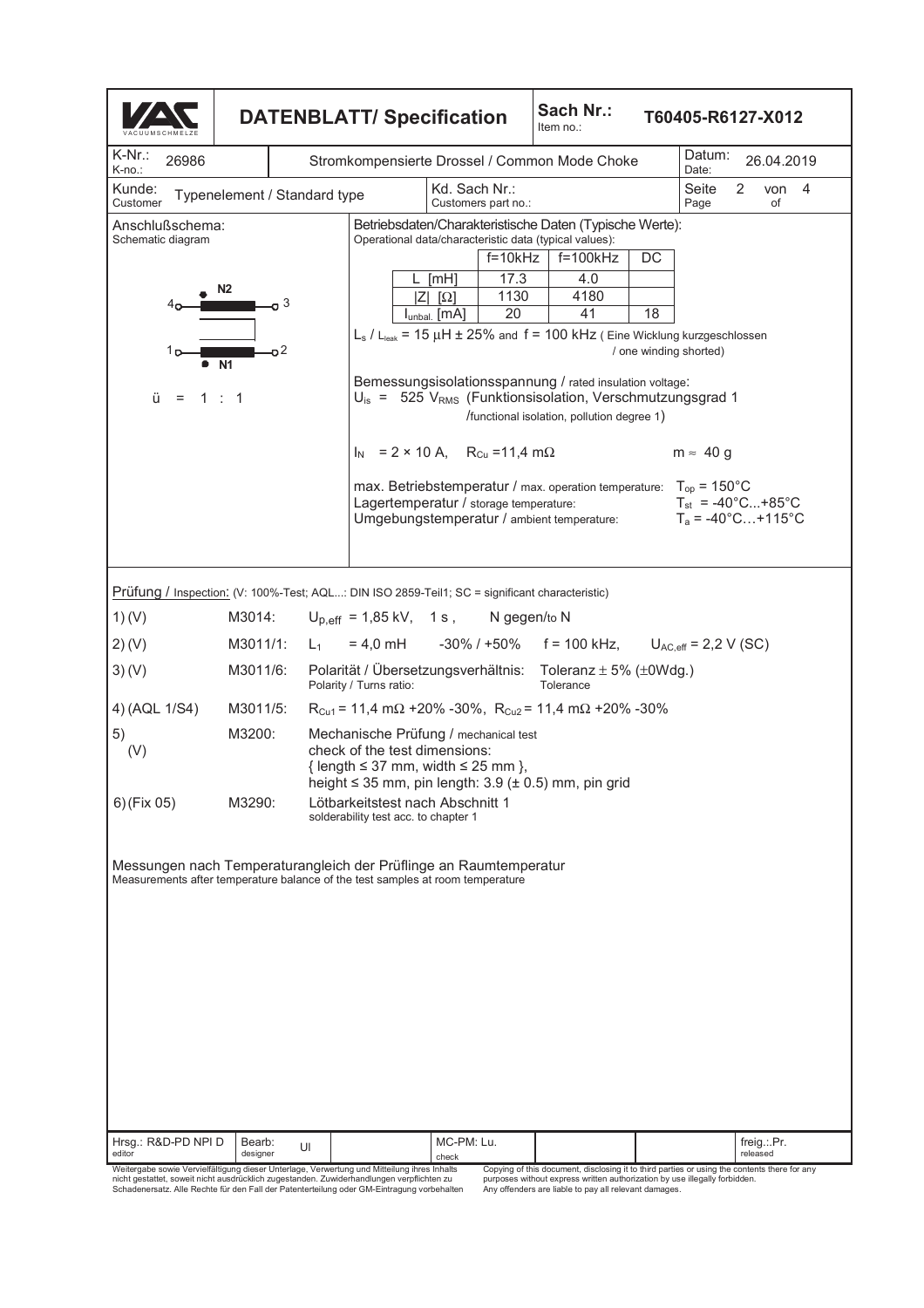

Copying of this document, disclosing it to third parties or using the contents there for any purposes without express written authorization by use illegally forbidden. Any offenders are liable to pay all relevant damages.